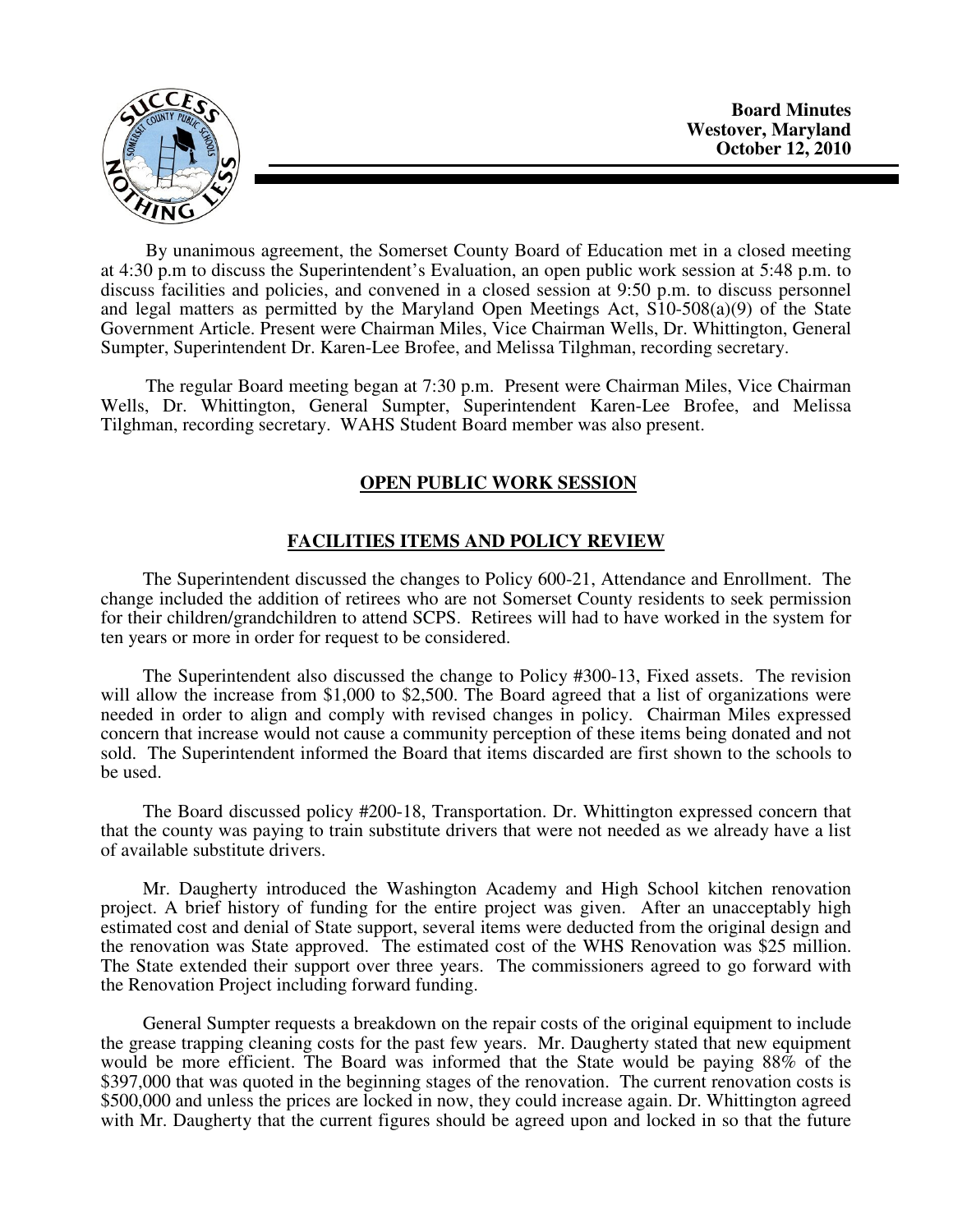risk of the cost increasing would not be an issue. General Sumpter has requested to see the original language of assessment and the initial renovation agreement. Dr. Brofee and Mr. Daugherty will meet with the commissioners to seek their support of the project.

 Vice Chairman Wells requested the Board's permission to purchase the Poly Disposal Tanks at the Somerset Intermediate School. The Superintendent informed the Board that the tanks had been purchase with Capital funding from the commissioners and that the Fire Department would need to get permission from the commissioners.

The meeting was adjourned at 6:33 p.m.

# **REGULAR SESSION AGENDA**

## **1. Call to Order**

The meeting was called to order by Chairman Miles at 7:25 p.m.

## **2. Roll Call**

The roll was called by Melissa Tilghman indicating that four Board members, the Superintendent and the WAHS Student Representative were present. Crisfield Academy and High School Representative was absent from the meeting.

## **3. Declaration of Quorum**

It was declared that a quorum was present.

## **4. Pledge of Allegiance**

Chairman Miles led the Board in the Pledge of Allegiance.

## **5. Approval of Minutes**

A motion was called for by Chairman Miles, moved by General Sumpter, seconded by Vice Chairman Wells, and passed to approve the minutes of September 21, 2010. The motion was carried unanimously.

## **6. Adoption of Agenda**

 It was moved by General Sumpter, seconded by Dr. Whittington and passed to adopt the amended agenda. The vote was unanimous.

## **7. Student Board Members' Activities Report**

Student Board member Ashley Elmore presented her report and was thanked by the Board members.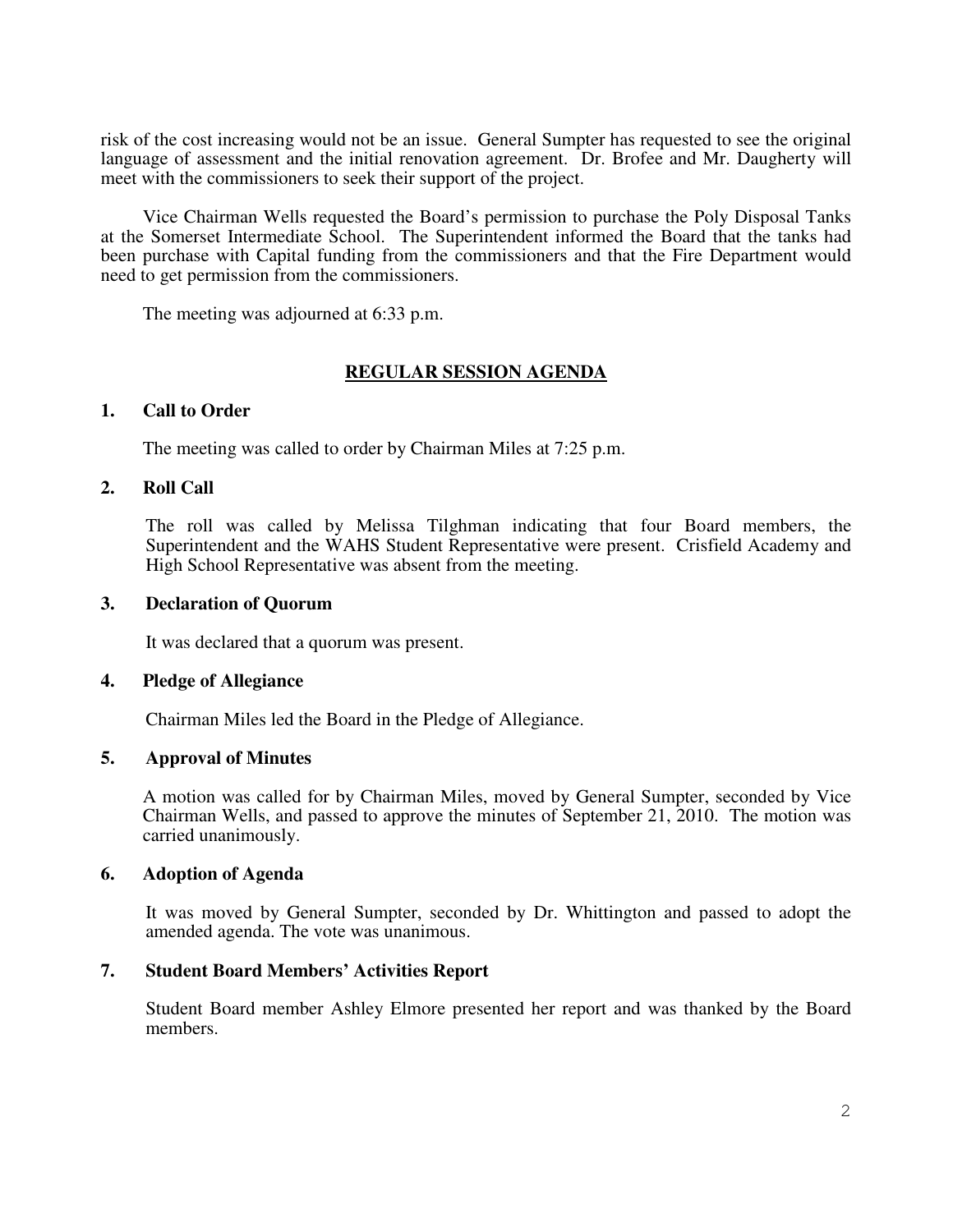## **8. Public Participation**

There was no public participation.

## **9. Character Award**

Mrs. Scott provided the Board with an explanation of Character Education. Somerset County received an Honorable Mention Character Education Award.

## **10. Proclamation to Delegate Elmore & Senator Stolzfus**

The Superintendent presented Proclamations to Senator Stolzfus and Delegate Elmore, wife of the late Delegate Elmore. Both were thanked for their dedication and support for the Somerset County Public School System. Senator Stolzfus stated that he respected and appreciated SCPS staff for all their hard work. Ms. Elmore stated that Delegate Elmore had been very proud of the testing scores, students' achievements and most of all our staff.

### **11. Old Business**

### **A. Human Resources**

### **Job Descriptions**

It was moved by General Sumpter, seconded by Vice Chairman Wells and passed to approve the following job descriptions; Food Service Worker, Elementary Math/Science Coordinator and Custodial Trainer/Courier. The vote was carried unanimously.

#### **New Hires, Retirees, Resignations**

A motion was called for by Chairman Miles, moved by Dr. Whittington, seconded by Vice Chairman Wells and passed to approve the Human Resources extended leave request.

## **Facilities**

## **Change Order Requests**

Mr. Daugherty did not have any change order requests.

#### **B. Policies**

## **Policy #600-21, Enrollment/Attendance Eligibility/Pupil Assignment**

It was moved by Vice Chairman Wells, seconded by General Sumpter and passed to approve revised Policy #600-21, Enrollment/Attendance Eligibility/Pupil Assignment. The revision states that SCPS retires living out of the county and with ten or more years worked in the SCPS school system can send their children to Somerset County Schools. The vote was unanimous. The Board also granted permission to allow Mr. Taylor's daughter attend Pre - K.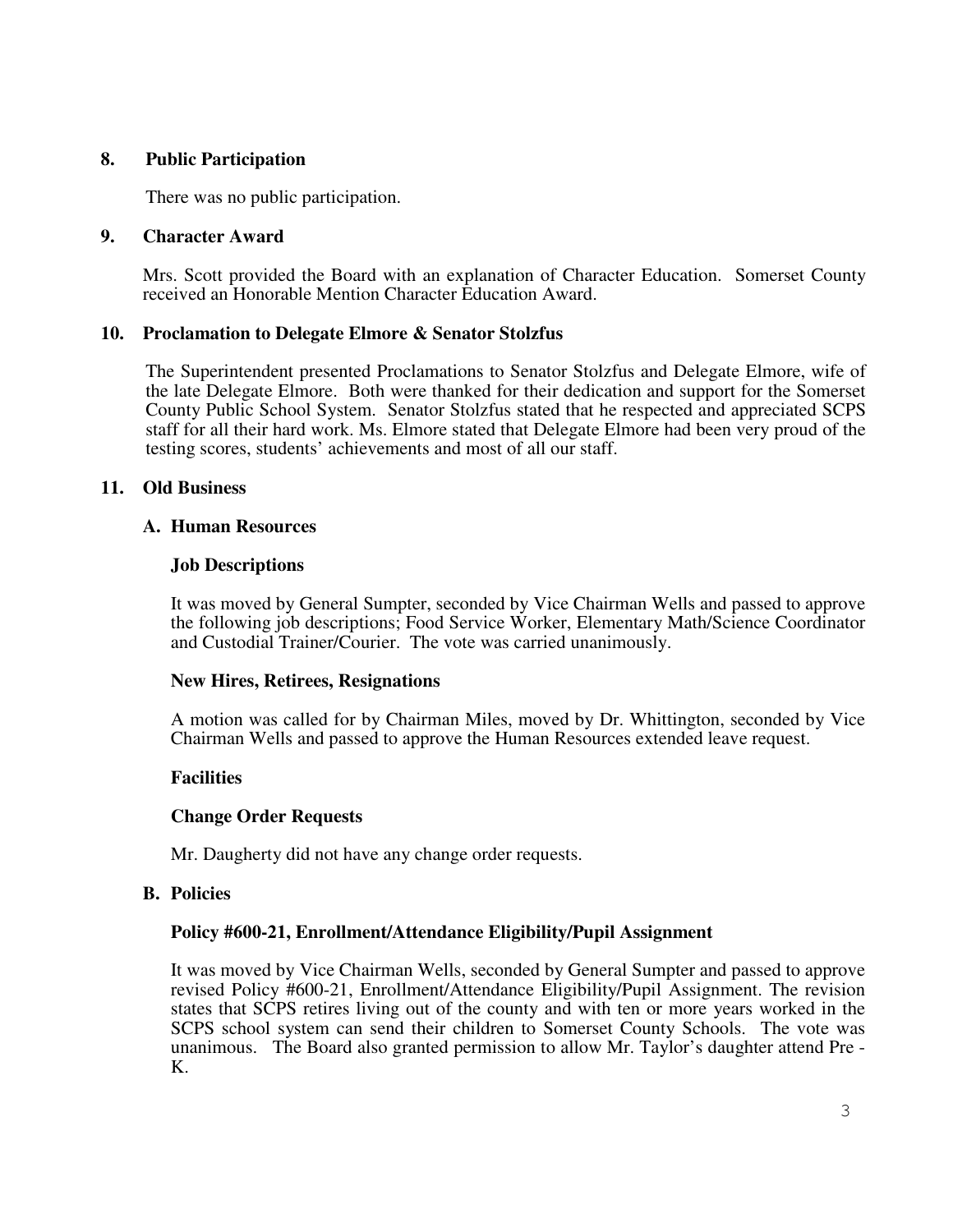### **Policy #300-13, Fixed Assets**

The Board unanimously agreed to Table Policy #300-13, Fixed Assets until the November Board meeting.

### **Policy #300-15, Record Retention – Financial Documents**

It was moved by General Sumpter, seconded by Vice Chairman Wells and passed to approve revised Policy #300-15, Record Retention. The vote was unanimous.

### **12. New Business**

### **A. Finance**

## **Monthly Finance Report**

Dr. Brofee presented the monthly finance report to the Board.

#### **Food Service Report**

Dr. Brofee presented the Food Service Report to the Board. General Sumpter questioned the inventory procedure and management practices. The Board members expressed concern that students are ordering lunch out instead of at the school.

#### **Jobs For Education Revenue**

Dr. Brofeee explained the Jobs for Education Revenue expected to be given to the Board in the amount of \$170,000. The funds are to be used to hire teachers, aides, ARRA positions or job replacement. The Board stated they would await a specific recommendation from the Superintendent for the funds but would not consider its use for a salary increase.

## **B. Technology**

#### **SharePoint Demonstration**

Ms. Smoker presented a presentation on Share Point which is similar to the Board Docs program. She stated that this would be a paperless way to manage and create Board packets. Board Docs is very expensive, SharePoint is not. SharePoint is a secure sight and is a good organizational tool. SharePoint is currently being used by the A&S and central office staff and expanding its use to Board meetings, agendas, calendar space announcements, documents and other important links would be a good paperless measure. There are three systems in the state that currently use SharePoint for their Board meetings. The Board thanked Ms. Smoker for her presentation.

## **C. School Based Health Center**

Betsy Thomas introduced the development of the School-Based Health Center. The center will provided preventative and primary health care services to students in a school setting. It will also provide follow-up care to students and dental screenings. Primary doctors will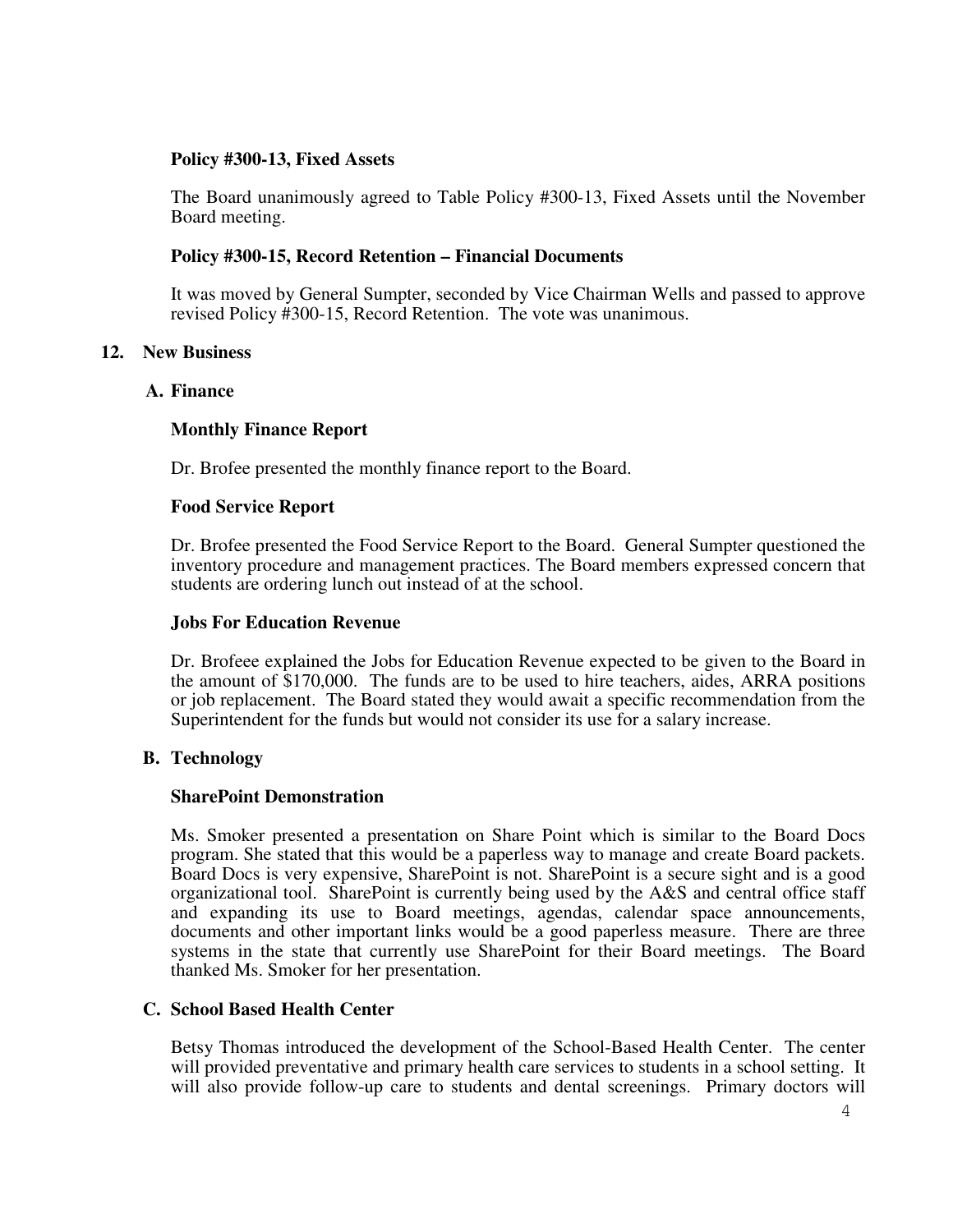receive the diagnosis results from the center. Medicines will be kept on-hand as well as a nurse practitioner and an on-call doctor. The School-Based Health Center will help reduce absenteeism for students with doctor's appointments and parents will not have to leave work. The center will provide emotional and discipline assistance when needed and also perform student athletic physicals. Three Lower Counties will provide the liability insurance and students or parents will not receive bills or co pays. Vice Chairman Wells requested the expansion of the athletic physicals to be extended to the Crisfield High School students. Dr. Whittington requested that the Board members be informed of any programs or decisions made prior to its planning and implementing stages and to be considerate of the new Board members and their awareness of any new programs. General Sumpter questioned whether children other than Washington High School students would be treated at the school-based center. SCPS costs from the medical center would include phone lines, lighting, and custodial fees. Mrs. Thomas was thanked by the Board members.

### **D. Instruction**

### **Master Plan Update Discussion and Approval**

A motion was called for by Chairman Miles, moved by General Sumpter, seconded by Vice Chairman Wells and passed to approve the Master Plan Update. The vote was unanimous. Vice Chairman Wells was impressed by the progress of SCPS students. He also stated that SCPS should look for reasons that certain subgroups are problematic and agreed that a Reading Coach is needed at Somerset Intermediate School. He suggested that new funds be used to fill that position. General Sumpter questioned the increase in bullying. A bullying prevention plan has been developed.

#### **Student Achievement**

Mr. Bloodsworth presented an update report on Student Achievement to the Board. The elementary schools made AYP. Somerset Intermediate also made AYP and was ranked second in Maryland. SCPS was one of four systems that made System AYP. A side note was made that all Pre-K students can be enrolled in schools regardless of their eligibility.

#### **Maryland Business Roundtable Data Report**

Ms. Carter presented a report on the Maryland Business Round Table. Business volunteers talk to students about taking higher level courses and discuss available opportunities provided to them and the various business related jobs that they may be interested in. Student can take higher level AP courses and receive a college credit by the time they graduate. Each teacher is trained and must submit a curriculum for approval to teach the AP course. Dr. Whittington expressed concern as to whether or not all students were given the opportunity to take the AP courses.

## **E. Facilities**

A motion was called for by Vice Chairman Wells, seconded by Dr. Whittington and passed to approve the training of Nellie McCready and Audrey Waters as Substitute Bus Drivers.

#### **Policy 200-13, Use of School Facilities**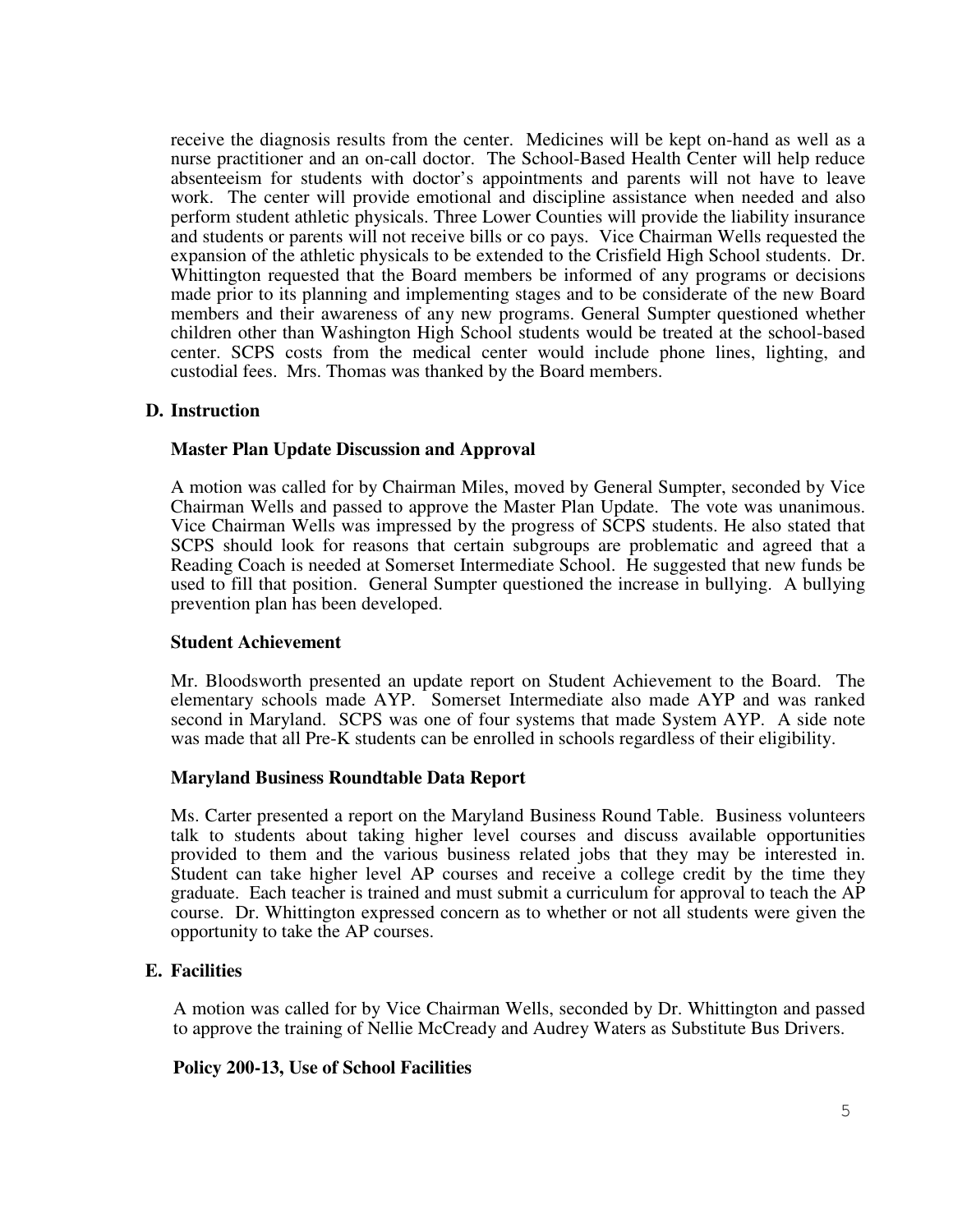Mr. Daugherty presented Policy 200-13, Use of School Facilities for the Board's review and study. The Board will vote at the November Board meeting.

### **F. Human Resources**

### **Job Descriptions**

Mr. Lawson presented the ALC Teacher, the Assistant/Vice Principal, and the Dean of Students revised job descriptions for the Board's review and study. The Board will vote at the November Board meeting.

### **New Hire, Retires, and Resignations**

It was moved by General Sumpter, seconded by Vice Chairman Wells and passed to approve Mr. Lawson's Human Resources Report. The vote was unanimous.

### **G. Student Services……Gang Prevention Proposal**

Vice Chairman Wells presented a Gang Prevention Workshop Proposal to the Student Services Department. He had attended a Gang Awareness Prevention Workshop in Wicomico County that was very informative. Gang activity has increased and Somerset County has three known gangs. The Superintendent informed the Board that Ms. McLaughlin is working on a new Safe Schools grant. General Sumpter expressed that strong collaboration needs to be made with SCPS, law enforcement and ECI in identifying actual gang members.

## **H. Out of County Approval**

It was moved by Vice Chairman Wells, seconded by General Sumpter and passed to approve the Out of County School Request. The vote was unanimous.

#### **14. Superintendent and Board Member Comments**

 The Superintendent announced that Washington High School's Renovation is going well. The Parent Advisory Council Meeting was held with very good parent attendance. On October 27, 2010 a PAC meeting will be held at Tawes to discuss CTE programs. The Superintendent also provided the Board with information received from a recent Technology Conference that she and Nancy Smoker attended. The availability of AP Online courses are being developed. General Sumpter attended the Teacher of the Year Banquet and thanked all the teachers who attended. Chairman Miles thanked the community for their support and also thanked the teachers for all their hard work.

**15. November 2010 –** A motion was called for by Chairman Miles, moved by Vice Chairman Wells, seconded by General Sumpter and passed to hold the Superintendent's evaluation discussion at 4:30 p.m., an open called session at 5:00 p.m. to discuss change order requests, an executive session at 6:00 p.m., and an open regular session meeting at 7:00 p.m. at the J.M. Tawes Technology & Career Center on November 9, 2010. The vote was unanimous.

#### **16. Adjournment**